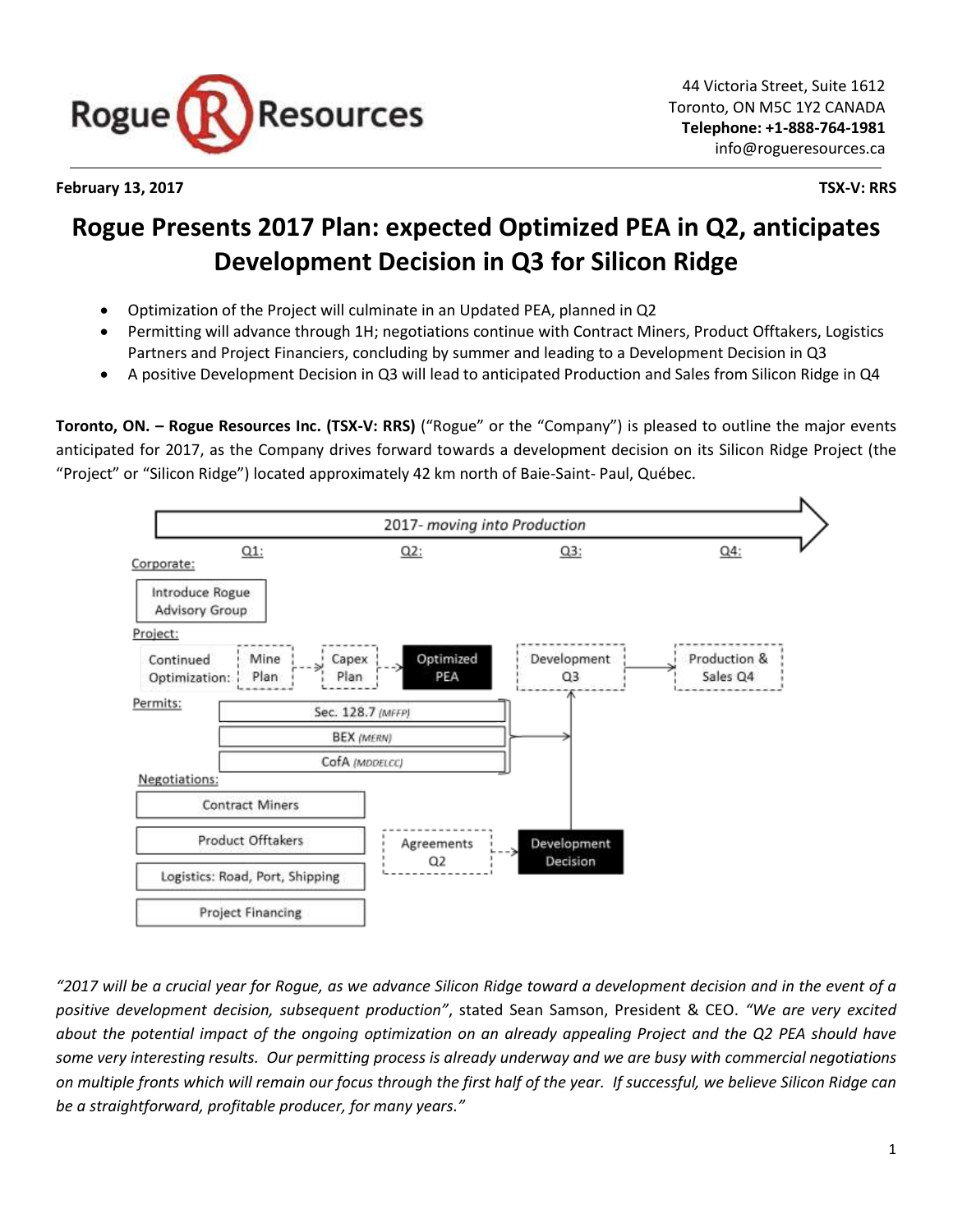# **Project Optimization**

Working closely with SNC-Lavalin, Rogue continues to optimize and improve on the business case for the Silicon Ridge Project.

In addition to the overburden reduction previously announced in Q4, 2016, Rogue is working with SNC-Lavalin to update the wireframes and block model, from which the Company plans to develop an updated resource for the Project. Based on that resource, SNC-Lavalin will develop an optimized Mine Plan and Capex Plan, including analysis of a Direct-Ship Option ("DSO") which the Company believes will reduce the Project Capex as compared to the September 2016 PEA. The optimized Mine Plan and Capex Plan will be included into an updated, optimized PEA being authored by SNC-Lavalin with an anticipated completion in Q2.

*"We believe that completing an updated study with SNC-Lavalin will allow Rogue to show investors an enhanced business case for the Project and present an even more compelling investment opportunity,"* stated Sean Samson, President & CEO, *"This was not our original strategy, but realizing now that there are significant optimizations, an updated, optimized PEA will better reflect the value of the project."*

### **Permitting Process**

With the assistance of SNC-Lavalin, the Company has begun the permitting process to receive the necessary permits, certificates and authorizations from the various Québec ministries, authorities and municipalities to initiate development and production activities in the coming months.

The permitting and authorization process for the Silicon Ridge Project will consist mainly of three separate ministries awarding permits, authorizations and certificates, including:

- A. The [Ministère des Forêts, de la Faune et des Parcs](http://mffp.gouv.qc.ca/english/home.jsp) (the "MFFP", Ministry for Forestry, Wildlife and Parks) which issues an authorization under section 128.7 of the Act Respecting the Conservation and Development of Wildlife (a "Sec 128.7"); in parallel to this, Rogue is applying to,
- B. The [Ministère de l'Énergie et des Ressources naturelles](https://mern.gouv.qc.ca/en/) (the "MERN", Ministry for Energy and Natural Resources) for a *bail d'exploitation minière* permit (also known as a "BEX permit"); these two approvals will lead to,
- C. The Ministère du Développement durable, de l'Environnement et de la Lutte contre les changements climatiques (the "MDDELCC", Ministry for Sustainable Development, Environment and Climate Change) which grants the Certificate of Authorization (a "CofA").

As outlined in the 2017 Plan, Rogue and SNC-Lavalin understand this process will culminate with the CofA, expected in the summer.

# **Commercial Negotiations**

The Company will continue to advance and finalize the various negotiations that are underway to prepare Silicon Ridge for production. These include discussions with:

- 1. Contract Miners with whom Rogue will partner for road construction, site preparation and pre-development, in addition to the eventual quarrying contract.
- 2. Product Offtakers the buyers of the silica, with whom Rogue is advancing discussions, including the counterparties on the two non-binding Letters of Intent to Offtake (see December 22, 2016 press release) and also ongoing discussions with other buyers of quartz - including ferrosilicon and silicon metal producers.